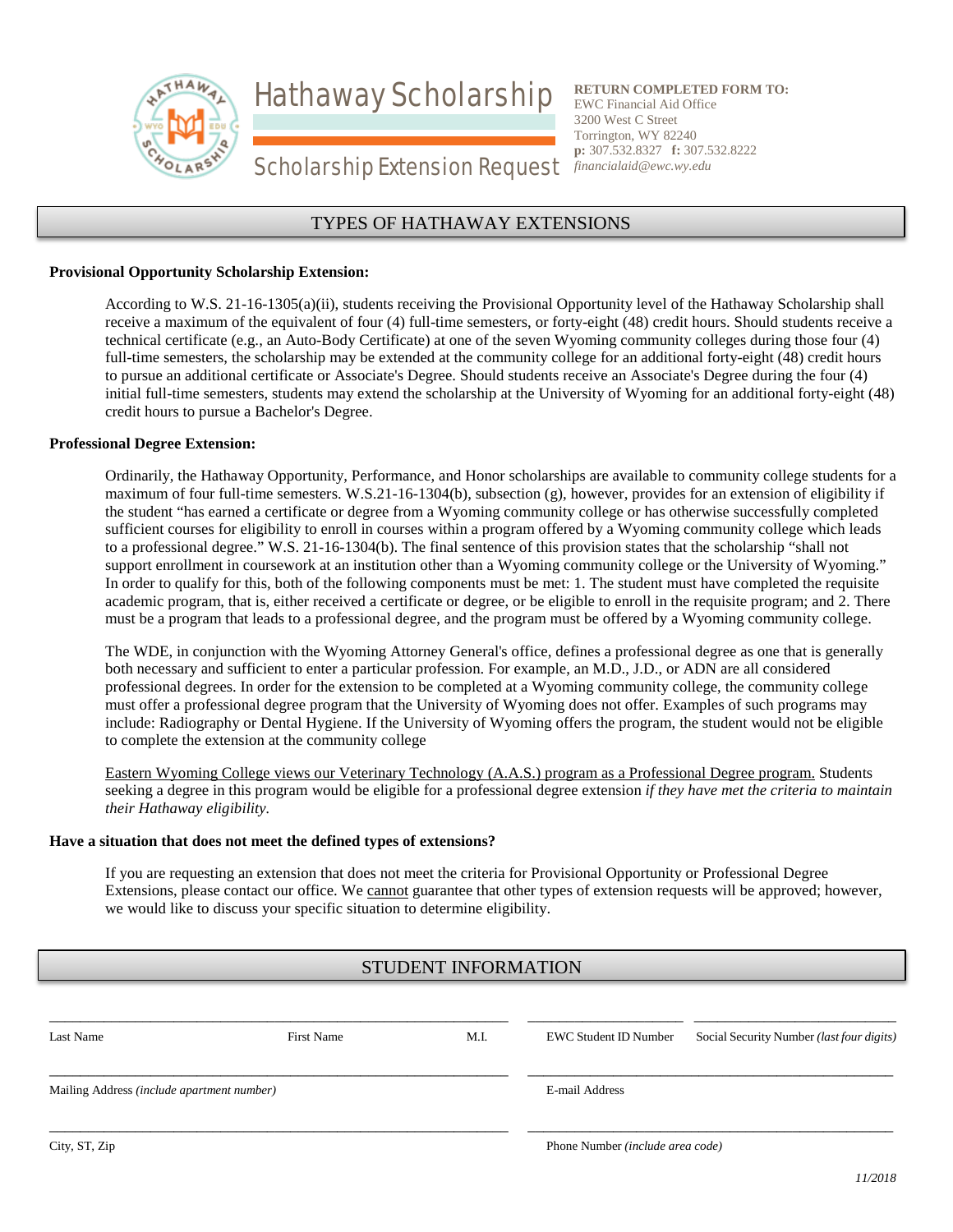### EXTENSION REQUEST INFORMATION

| • I am requesting to begin a Hathaway Extension for the following semester:                                                                                                                                                                                    |                                                                   |  |  |  |  |  |
|----------------------------------------------------------------------------------------------------------------------------------------------------------------------------------------------------------------------------------------------------------------|-------------------------------------------------------------------|--|--|--|--|--|
| Fall 20_______ Spring 20_______ Summer 20_____                                                                                                                                                                                                                 |                                                                   |  |  |  |  |  |
| • Which type of Extension are you requesting? (Check one)<br>Provisional Opportunity Level Extension<br>Professional Degree Extension (this is typically reserved for our Veterinary Technology students)<br>Other                                             |                                                                   |  |  |  |  |  |
| • What is your major/degree? Anticipated graduation date(s)?<br>Please list all programs for which you are currently taking coursework, or for which you will be taking coursework.<br>Please include the semester/year of graduation for each program listed. |                                                                   |  |  |  |  |  |
| • I plan on enrolling/registering as: (Check one)<br>Hathaway is prorated for less than full-time enrollment, and can only pay for non-remedial credits.                                                                                                       |                                                                   |  |  |  |  |  |
| Full-time                                                                                                                                                                                                                                                      | $(12 + \text{credits})$                                           |  |  |  |  |  |
| Part-time<br>$(6-11 \text{ credits})$                                                                                                                                                                                                                          |                                                                   |  |  |  |  |  |
| Less than Part-time                                                                                                                                                                                                                                            | (1-5 credits – you can only utilize this option for summer terms) |  |  |  |  |  |

# EXTENSION REQUEST STATEMENT

**• Please state the reason for your extension request. Additional pages may be added if necessary.**